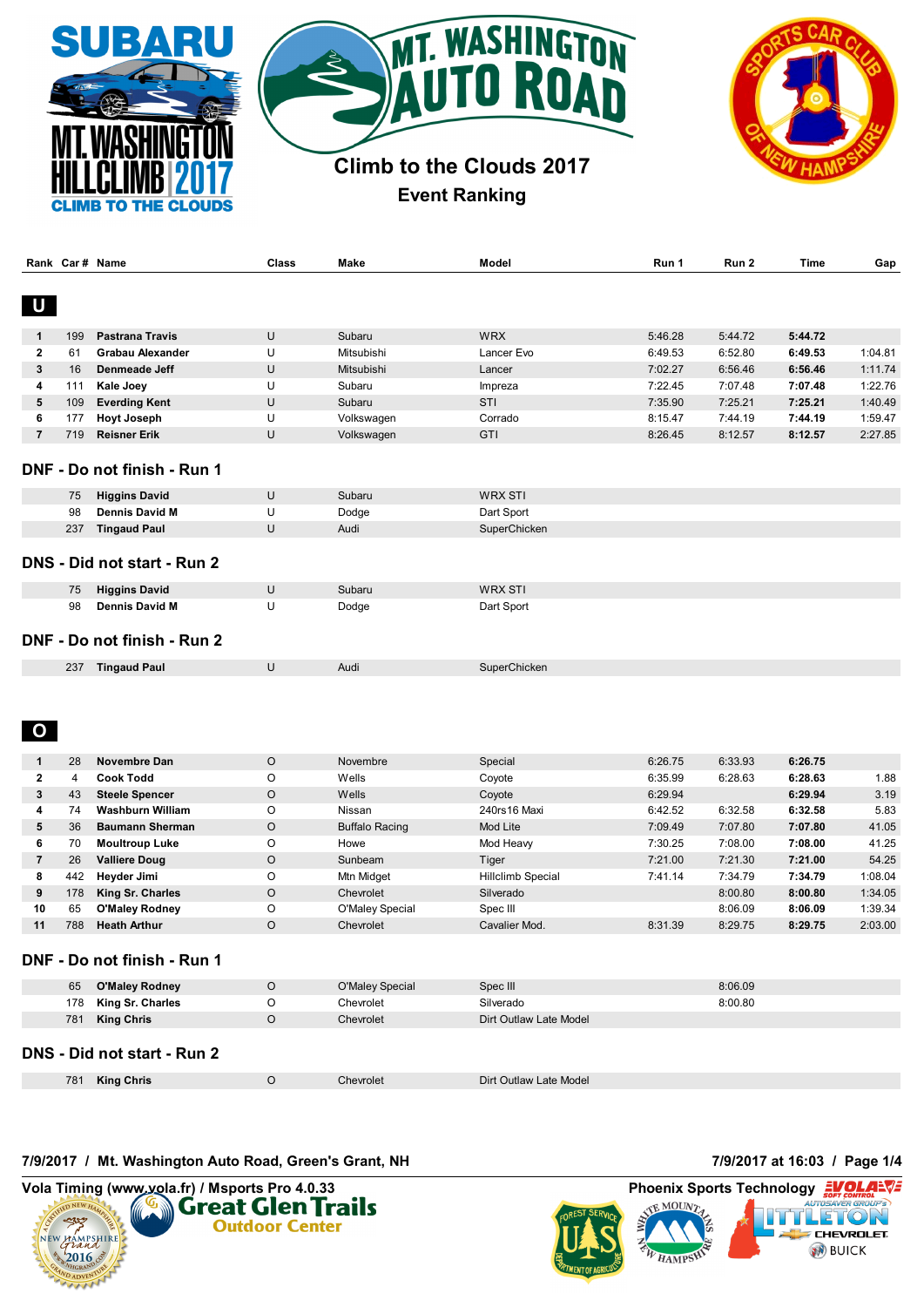| <b>SUBARU</b><br><b>CLIMB TO THE CLOUDS</b> |       |      | TT. WASHINGTON<br><b>Climb to the Clouds 2017</b><br><b>Event Ranking</b> |       |       |      |     |
|---------------------------------------------|-------|------|---------------------------------------------------------------------------|-------|-------|------|-----|
| Rank Car# Name                              | Class | Make | Model                                                                     | Run 1 | Run 2 | Time | Gap |

#### **DNF - Do not finish - Run 2**

|              | 43  | <b>Steele Spencer</b>   | $\circ$        | Wells  | Coyote          | 6:29.94 |         |         |         |
|--------------|-----|-------------------------|----------------|--------|-----------------|---------|---------|---------|---------|
|              |     |                         |                |        |                 |         |         |         |         |
|              |     |                         |                |        |                 |         |         |         |         |
|              |     |                         |                |        |                 |         |         |         |         |
| R1           |     |                         |                |        |                 |         |         |         |         |
|              |     |                         |                |        |                 |         |         |         |         |
|              | 6   | <b>Vincent Sylvain</b>  | R <sub>1</sub> | Subaru | Impreza         | 7:03.23 | 7:04.11 | 7:03.23 |         |
| $\mathbf{2}$ | 29  | O'Neil Cyr              | R <sub>1</sub> | Ford   | Focus RS        | 7:22.09 | 7:20.75 | 7:20.75 | 17.52   |
| 3            | 966 | <b>Cecchet Willard</b>  | R <sub>1</sub> | Subaru | STI             | 7:32.02 | 7:28.94 | 7:28.94 | 25.71   |
| 4            | 110 | <b>Cassidy Getchell</b> | R <sub>1</sub> | Subaru | Impreza WRX STi | 7:36.04 | 7:39.53 | 7:36.04 | 32.81   |
| 5            | 41  | <b>McMahon Downey</b>   | R <sub>1</sub> | Eagle  | Talon TSi AWD   | 7:46.71 | 7:56.19 | 7:46.71 | 43.48   |
| 6            | 11  | <b>Sharron Pocock</b>   | R <sub>1</sub> | Subaru | <b>STI</b>      | 8:17.23 | 8:26.24 | 8:17.23 | 1:14.00 |

## **R2**

|    | <b>Dennis McCabe</b>     | R <sub>2</sub> | Ford       | Mustang    | 7:15.12 | 7:12.45 | 7:12.45 |         |
|----|--------------------------|----------------|------------|------------|---------|---------|---------|---------|
| 15 | <b>Petrow Orlove</b>     | R <sub>2</sub> | Nissan     | 240sx      | 7:52.64 | 7:24.97 | 7:24.97 | 12.52   |
| 32 | <b>Potts Erik</b>        | R <sub>2</sub> | Subaru     | <b>BRZ</b> | 7:52.04 | 7:56.00 | 7:52.04 | 39.59   |
| 78 | <b>Wallingford Scott</b> | R <sub>2</sub> | Ford       | Fiesta R2  | 8:13.78 | 8:04.52 | 8:04.52 | 52.07   |
| 91 | Detota Warren            | R <sub>2</sub> | Subaru     | Impreza    | 8:05.79 | 8:09.72 | 8:05.79 | 53.34   |
| 94 | <b>Noves Stone</b>       | R <sub>2</sub> | <b>BMW</b> | 318ti      | 8:39.37 | 8:38.01 | 8:38.01 | 1:25.56 |
| 13 | Jackson Jackson          | R <sub>2</sub> | <b>BMW</b> | 318is      | 8:46.10 | 8:38.26 | 8:38.26 | 1:25.81 |

# **HPSS**

| 45  | Cota Arlo         | <b>HPSS</b> | Subaru     | <b>WRX STI</b> | 7:32.29 | 7:35.22 | 7:32.29 |       |
|-----|-------------------|-------------|------------|----------------|---------|---------|---------|-------|
| 88  | <b>Tavlor Don</b> | <b>HPSS</b> | Mitsubishi | Eclipse GSX    | 7:39.95 | 7:39.99 | 7:39.95 | 7.66  |
| 551 | <b>Dilks Amy</b>  | <b>HPSS</b> | Subaru     | <b>WRX STI</b> | 8:00.43 | 7:54.99 | 7:54.99 | 22.70 |

#### **ME**

| 82 | <b>Wilson Mike</b>       | ME | Entropy Racing | <b>EVSR</b> | 7:36.62 | 7:30.72 | 7:30.72 |       |
|----|--------------------------|----|----------------|-------------|---------|---------|---------|-------|
| 81 | <b>Greenhaus Charles</b> | ME | Entropy Racing | EVSR        | 8:01.79 | 8:01.99 | 8:01.79 | 31.07 |

#### **P1**

|   | 90  | O'Sullivan Lauchlin     | P <sub>1</sub> | Subaru     | <b>WRX STI</b> | 6:44.64 | 6:57.70 | 6:44.64 |       |
|---|-----|-------------------------|----------------|------------|----------------|---------|---------|---------|-------|
|   | 54  | <b>Pellerin Robert</b>  | P <sub>1</sub> | Subaru     | Impreza        | 7:18.11 | 7:20.55 | 7:18.11 | 33.47 |
|   | b   | <b>Ruggiero Michael</b> | P <sub>1</sub> | Eagle      | Talon TSi      | 7:43.09 | 7:22.05 | 7:22.05 | 37.41 |
|   | 182 | <b>Gerry Charlie</b>    | P <sub>1</sub> | Subaru     | Impreza        | 7:32.02 | 7:24.11 | 7:24.11 | 39.47 |
|   |     | Goss Brian              | P <sub>1</sub> | Subaru     | Impreza Sti    | 7:27.94 | 7:27.12 | 7:27.12 | 42.48 |
| 6 | 193 | Giambattista Kendrick   | P <sub>1</sub> | <b>BMW</b> | M <sub>3</sub> | 7:45.25 | 7:38.33 | 7:38.33 | 53.69 |
|   |     | <b>Gottlieb Matt</b>    | P <sub>1</sub> | Subaru     | <b>ST</b>      |         | 7:40.69 | 7:40.69 | 56.05 |

**7/9/2017 / Mt. Washington Auto Road, Green's Grant, NH 7/9/2017 at 16:03 / Page 2/4**



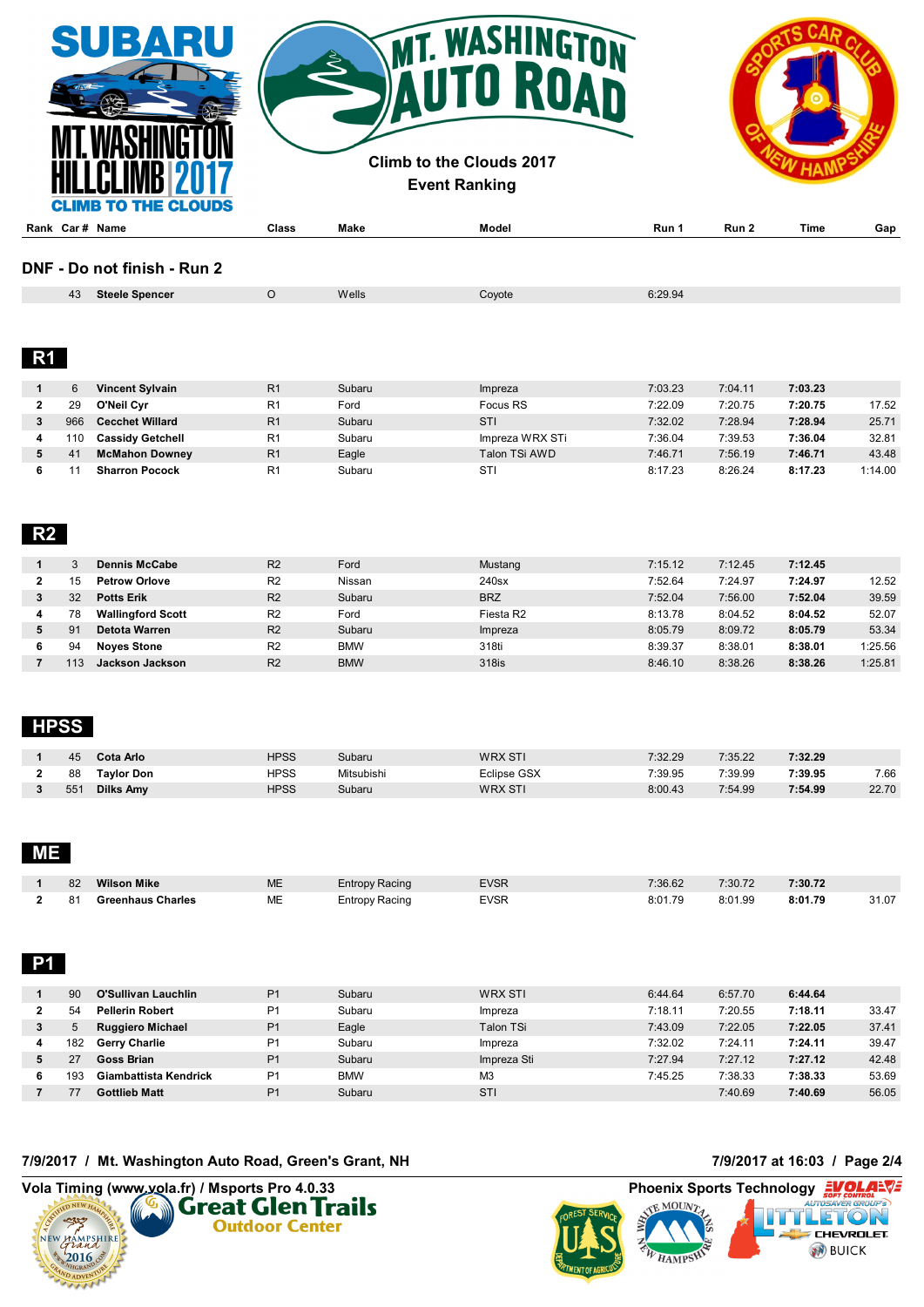| SUBARU                                       |       |      | <b>TT. WASHINGTON</b><br><b>Climb to the Clouds 2017</b><br><b>Event Ranking</b> |       |       |             |     |
|----------------------------------------------|-------|------|----------------------------------------------------------------------------------|-------|-------|-------------|-----|
| <b>CLIMB TO THE CLOUDS</b><br>Rank Car# Name | Class | Make | Model                                                                            | Run 1 | Run 2 | <b>Time</b> | Gap |

### **DNF - Do not finish - Run 1**

| 22 | <b>Bocchicchio Rocco</b> | D <sub>1</sub> | <b>BMW</b> | E30      |                   |
|----|--------------------------|----------------|------------|----------|-------------------|
| 77 | <b>Sottlieb Matt</b>     | D <sub>1</sub> | Subaru     | ∼<br>ا ت | $^{\prime}:40.69$ |

 **P2** 

|                | 222 | <b>Wesley Kevin</b>     | P <sub>2</sub> | Fiat       | 124 Abarth Rally | 6:41.68 | 6:44.78 | 6:41.68 |         |
|----------------|-----|-------------------------|----------------|------------|------------------|---------|---------|---------|---------|
| $\mathbf{2}$   | 47  | Mitrasca Andrei         | P <sub>2</sub> | Seat       | Ibiza            | 7:16.05 | 7:06.82 | 7:06.82 | 25.14   |
| 3              | 164 | <b>Belperron Pascal</b> | P <sub>2</sub> | Saab       | 900 SPG          | 7:29.62 | 7:26.34 | 7:26.34 | 44.66   |
| 4              | 702 | Jones Stephen           | P <sub>2</sub> | Volkswagen | Golf             | 7:37.35 | 7:34.18 | 7:34.18 | 52.50   |
| 5              | 445 | <b>Grabau Nicholas</b>  | P <sub>2</sub> | <b>BMW</b> | M <sub>3</sub>   | 7:38.37 | 7:34.96 | 7:34.96 | 53.28   |
| 6              | 778 | <b>Price Sara</b>       | P <sub>2</sub> | Fiat       | 124 Abarth Rally | 7:45.04 |         | 7:45.04 | 1:03.36 |
| $\overline{7}$ | 212 | <b>Foley Duane</b>      | P <sub>2</sub> | Opel       | Ascona           | 7:51.21 |         | 7:51.21 | 1:09.53 |
| 8              | 24  | <b>Hudson Bill</b>      | P <sub>2</sub> | Chevrolet  | Camaro           | 7:55.46 | 8:04.09 | 7:55.46 | 1:13.78 |
| 9              | 18  | <b>Valliere Dave</b>    | P <sub>2</sub> | Ford       | Mustang          | 8:03.25 | 8:00.26 | 8:00.26 | 1:18.58 |
| 10             | 23  | <b>Bryant Slim</b>      | P <sub>2</sub> | Porsche    | 944              | 8:09.79 | 8:16.08 | 8:09.79 | 1:28.11 |
| 11             | 12  | <b>Cauchon Andre</b>    | P <sub>2</sub> | Toyota     | Yaris            | 8:20.23 | 8:16.39 | 8:16.39 | 1:34.71 |
|                |     |                         |                |            |                  |         |         |         |         |

### **DNS - Did not start - Run 2**

| 212 Foley Duane |    | Opel | Ascona           | 7:51.21 |
|-----------------|----|------|------------------|---------|
| 778 Price Sara  | ₽2 | Fiat | 124 Abarth Rally | 7:45.04 |

## **P3**

|              | 371  | Kataja Mikko          | P <sub>3</sub> | Tovota     | <b>Starlet</b> | 6:58.98 | 7:03.64 | 6:58.98 |         |
|--------------|------|-----------------------|----------------|------------|----------------|---------|---------|---------|---------|
| $\mathbf{2}$ | 20   | <b>Mather Timothy</b> | P <sub>3</sub> | Nissan     | Sentra SE      | 7:19.14 | 7:21.20 | 7:19.14 | 20.16   |
| 3            | 17   | Cook lan              | P <sub>3</sub> | Mazda      | Miata          | 7:49.83 | 7:49.04 | 7:49.04 | 50.06   |
| 4            | 174  | Hart John             | P <sub>3</sub> | Volkswagen | Scirocco S     | 8:06.27 | 7:59.17 | 7:59.17 | 1:00.19 |
| 5.           | 21   | <b>Patten Dave</b>    | P <sub>3</sub> | Datsun     | 510            | 8:08.75 | 8:01.38 | 8:01.38 | 1:02.40 |
| 6.           | 72   | du Bois Chris         | P <sub>3</sub> | Honda      | 3PA-HCR        | 8:10.41 | 8:01.94 | 8:01.94 | 1:02.96 |
|              | 89   | Dennis Brian          | P <sub>3</sub> | Triumph    | Spitfire       | 8:09.53 | 8:02.71 | 8:02.71 | 1:03.73 |
| 8            | 186  | <b>Ruddy Anthony</b>  | P <sub>3</sub> | Honda      | CRX Si         | 8:03.47 | 8:09.18 | 8:03.47 | 1:04.49 |
| 9            | 42   | <b>Dennis Kevin</b>   | P <sub>3</sub> | Dodge      | Neon           | 8:09.17 | 8:09.83 | 8:09.17 | 1:10.19 |
| 10           | 171  | Young Drew            | P <sub>3</sub> | Mazda      | RX7            | 8:18.14 | 8:28.06 | 8:18.14 | 1:19.16 |
| 11           | 5000 | <b>Bennett Dwayne</b> | P <sub>3</sub> | Mazda      | Miata          | 8:29.66 | 8:31.74 | 8:29.66 | 1:30.68 |

 **V** 

|                             | 295  | <b>Silverstein Steven</b>                              | V | Sunbeam                      | Rapier          | 10:52.15 | 10:45.24 | 10:45.24 |       |
|-----------------------------|------|--------------------------------------------------------|---|------------------------------|-----------------|----------|----------|----------|-------|
| $\mathbf{2}$                | 106  | Dowd Roger                                             | V | Jaguar                       | XK120 Special   | 11:22.59 |          | 11:22.59 | 37.35 |
|                             |      | DNF - Do not finish - Run 1                            |   |                              |                 |          |          |          |       |
|                             | 3000 | <b>Boissoneau Raymond</b>                              | V | McCrae                       | GM <sub>1</sub> |          |          |          |       |
| DNS - Did not start - Run 2 |      |                                                        |   |                              |                 |          |          |          |       |
|                             | 106  | Dowd Roger                                             | V | Jaquar                       | XK120 Special   | 11:22.59 |          |          |       |
|                             |      | 7/9/2017 / Mt. Washington Auto Road, Green's Grant, NH |   | 7/9/2017 at 16:03 / Page 3/4 |                 |          |          |          |       |



W HAMPSHIP



**VolaSoftControlPdf**